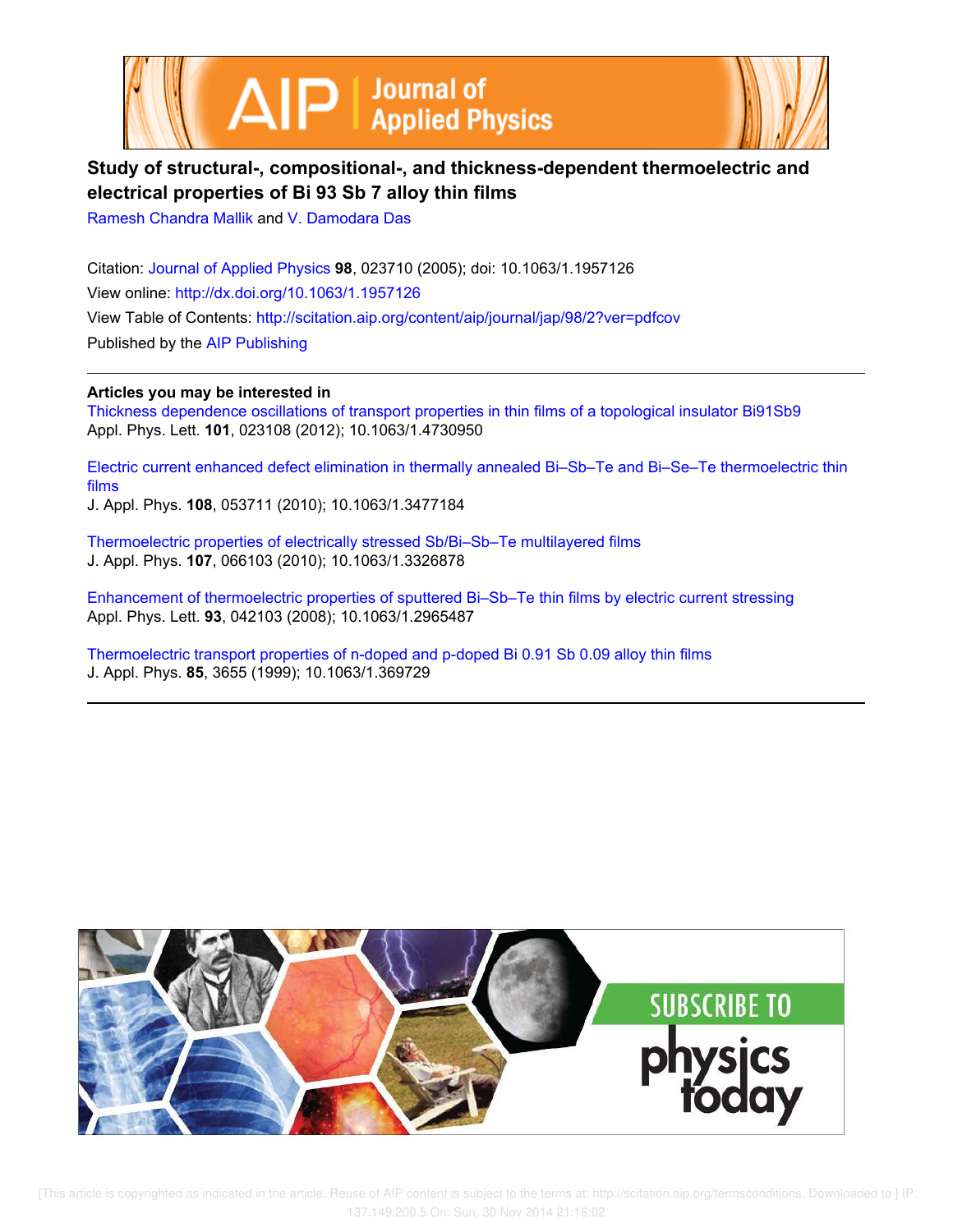# **Study of structural-, compositional-, and thickness-dependent thermoelectric and electrical properties of Bi93Sb<sup>7</sup> alloy thin films**

Ramesh Chandra Mallik and V. Damodara Dasa)

*Thin Film Laboratory, Department of Physics, Indian Institute of Technology, Madras, Chennai 600 036, India*

Received 24 January 2005; accepted 27 May 2005; published online 26 July 2005-

We have used the melt-quenching technique to prepare the bulk material and vapor-quenching technique to prepare the thin films of  $Bi_{93}Sb_7$  alloy. The  $Bi_{93}Sb_7$  alloy thin films of different thicknesses were grown onto well-cleaned glass and silicon substrates. The films were annealed at 150 ° C for 4 h in a vacuum of the order of 10−6 torr in order to remove the defects and to increase the grain size. The bulk and thin-film x-ray diffraction results agree with the transmission electron microscopy results and the compositional analysis of bulk by particle-induced x-ray emission and of thin films by Rutherford backscattering. The thickness and temperature dependences of thermoelectric power and electrical resistivity have been analyzed. The negative temperature coefficient of resistivity confirmed that the material is semiconducting in nature. The negative thermoelectric power confirmed that the present bismuth-rich material is a *n* type. In this paper we have made an attempt to study the thermoelectric properties of bulk as well as thin films of  $\text{Bi}_{93}\text{Sb}_7$ , maintaining the same composition. The scattering index parameter was calculated from the experimental data and was compared with the theoretical predictions of the size effect theory. © *2005 American Institute of Physics*. DOI: 10.1063/1.1957126

### **I. INTRODUCTION**

The Bi–Sb alloys have attracted thermoelectric researchers due to their high thermoelectric power, high mobility, and small thermal conductivity. This narrow-band-gap semiconductor  $\text{Bi}_{1-x}\text{Sb}_x$  (0.04  $\lt x \lt 0.22$ ) is thermoelectrically important material in the above composition range and is used in thermoelectric coolers and sensors. This material is a semimetal, which belongs to the fifth group of the periodic table with the rhombohedral (SG: *R*−3*m*) structure. When bismuth combines with antimony to form a Bi–Sb alloy over wide ranges of composition, the crystal structure and concentration of electrons and holes remain the same but the band structure continuously changes. The details of band structures were discussed by Mustafaev.<sup>1</sup> Both bismuth and antimony have five valence electrons per atom. Atoms combine themselves in a pair-pair crystal lattice giving two ions and ten electrons per unit cell. It is slightly distorted from the cubic lattice and this small distortion from the cubic lattice gives rise to overlapping of bands. So, bismuth and antimony are semimetals in nature where fifth and sixth bands overlap and contribute lesser number of electrons and holes at all temperatures.<sup>2</sup>

In the alloys of bismuth and antimony  $(Bi_{1-x}Sb_x)$  (Ref. 3) in the composition range  $(0.04 \le x \le 0.22)$  there is a band gap of the order of 20–38 meV and the alloy is semiconducting in nature. Beyond this composition range, it is semimetallic. Jain<sup>4</sup> has shown that when Sb concentration reaches about 5%, the alloy becomes semiconducting and the forbidden energy gap increases to a peak at about 12% of Sb. Lenoir *et al.*<sup>3</sup> have shown that the energy gap is nearly 38 meV when  $x=0.15$ .

The efficiency of a thermoelectric material is given by a quantity called the figure of merit, defined as  $Z = S^2 \sigma/K$ , where S is the thermoelectric power,  $\sigma$  is the electrical conductivity, and  $K$  is the thermal conductivity. The figure of merit *Z* depends on the scattering mechanism operating in the thin films due to several factors such as scattering from impurity atoms/ions, lattice, and grain boundaries. The electronic and transport properties of the present material are very sensitive towards the impurities especially at low temperatures. The *n*-type and *p*-type impurity-doped  $\text{Bi}_{91}\text{Sb}_9$  and artificially ordered bismuth and antimony superlattice alloys have been studied by Cho *et al.*<sup>5,6</sup> In this paper we have discussed the nature of scattering in thin films of  $\text{Bi}_{93}\text{Sb}_7$ , grown by vacuum flash evaporation technique, which directly affects the thermoelectric properties. Particle-induced x-ray emission (PIXE) and Rutherford backscattering (RBS) analyses have been used to determine the composition of the constituent materials present in the bulk as well as the asgrown and annealed films of different thicknesses.

## **II. EXPERIMENTS**

The melt-quench technique was used for the preparation of the bulk sample of  $Bi_{93}Sb_7$  alloy. The two elements in the required ratio of atomic weights of bismuth and antimony were taken in the quartz tube, and, it was evacuated to a high vacuum of the order of 10−5 torr. The quartz tube was sealed and then heated in an electric furnace. The temperature of the furnace was set at 750 C according to the phase diagram.<sup>7</sup> The bulk sample was quenched to liquid-nitrogen temperature from 750 C because it was seen from the phase diagram that there is a wide gap between the solid state and the liquid state. For the confirmation of the single phase, x-ray diffraca) Electronic mail: vddas @iitm.ac.in **analysis in the machine Shimad** and tion (XRD) analysis was carried out in the machine Shimad

0021-8979/2005/98(2)/023710/8/\$22.50

Electronic mail: vddas@iitm.ac.in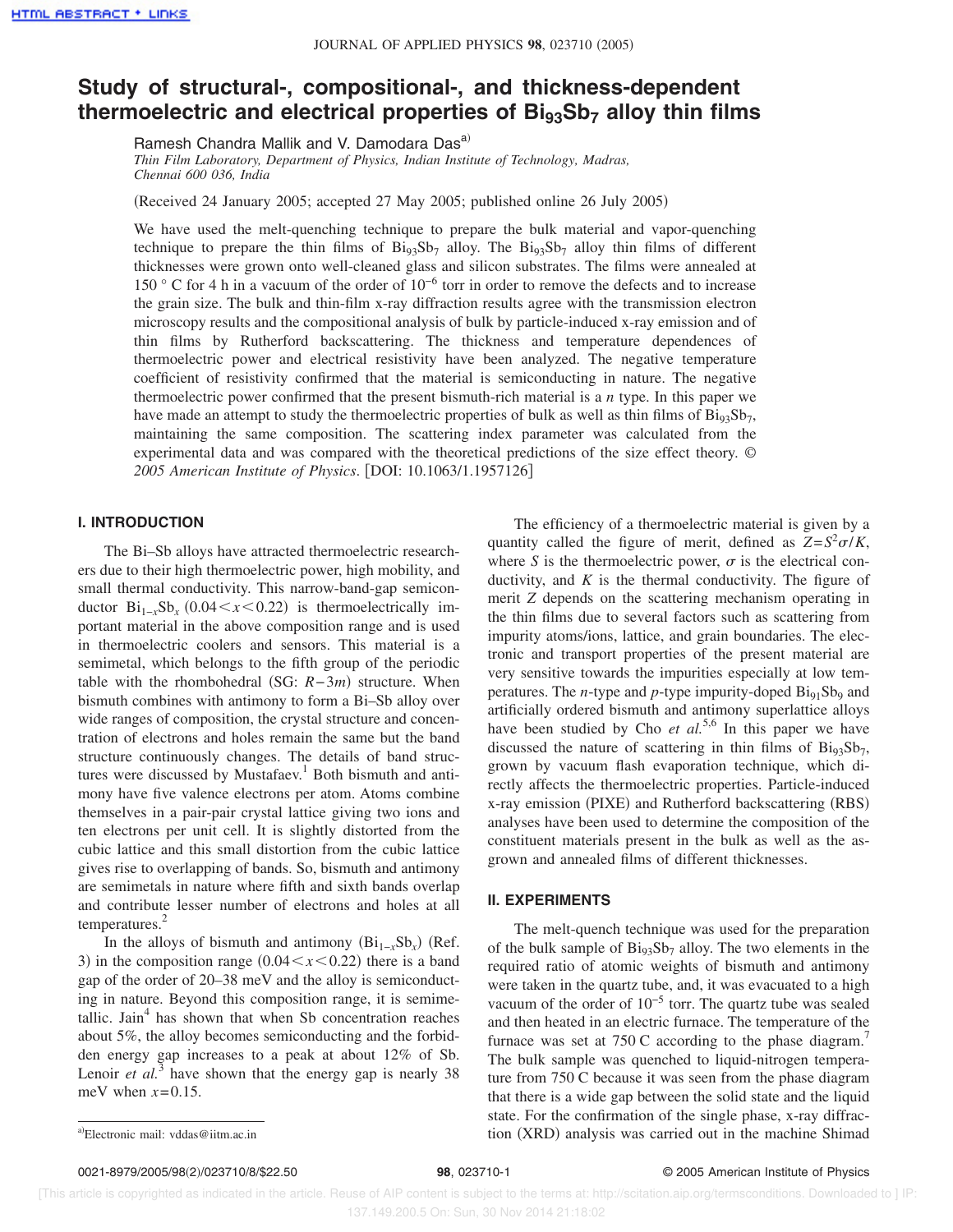2V of model XD-D1 using the radiation Cu  $K\alpha$ 1 with a wavelength of 1.5418 Å. To avoid the dissociation or decomposition of the material, the thin films of  $Bi_{93}Sb_7$  alloys were grown by the flash evaporation vapor-quenching technique on both glass and silicon wafer substrates in a single deposition in the vacuum of  $10^{-5}$  torr. The vapors of the above materials rapidly fall from a very high temperature to room temperature and the thin films are formed. So, there will be very little possibility of dissociation or decomposition of the material. The films were annealed at 423 K for 4 h in the vacuum chamber at a pressure of 10−6 torr. For RBS study, the films grown on silicon wafers were used and the films grown on the glass substrates were used for transmission electron microscopy (TEM) and XRD studies. The TEM study was carried out in Philips CM-12 model electron microscope. The magnification of the micrograph was 35 000 x, the beam current was 10  $\mu$ A, the accelerating voltage of the electrons was 120 KV, and the camera length for the selected area electron diffraction (SAED) pattern was 770 mm. The RBS studies were done to know the composition of the formed films and for their thickness measurement.

The low-impurity concentration detection in thin films, by the RBS technique, has been discussed by several authors. $8-12$  The experimental details of the RBS technique are given elsewhere.<sup>13-15</sup> The RBS experiment was carried out using the Tandem Pelletron Accelerator facility available at the Ion Beam Laboratory at the Institute of Physics, Bhubaneswar, India. The films of  $Bi_{93}Sb_7$  deposited onto silicon substrates were used for the RBS study. The main aim for the selection of the substrate for RBS study was that the substrate should be conducting to avoid the surface charge accumulation, as silicon is a conducting substrate and also has a low atomic number of 14, which is much lower compared with the atomic numbers of bismuth and antimony. Due to the low atomic number of the substrate and the high atomic number of the thin films, the RBS spectra can be well distinguished. Hence, silicon substrates are more suitable than any other substrates. There are several authors who have described Rutherford backscattering in a thin crystalline lattice.<sup>16–18</sup> The high-energy He<sup>++</sup> beam of  $\sim$ 3.05-MeV energy and a current of  $\sim$ 15 nA was made to be incident normal to the surface of the film. The surface-barrier detector was kept at an angle of  $165^{\circ}$  to the incident beam. Data acquisition was done using a computer in the case of both as-grown and annealed films. The energy resolution was 15 keV and the ion current was 15 nA. In order to analyze the backscattering spectrum, we have used the computer program of GISA3 to simulate the spectrum. The particle-induced x-ray emission analysis was done to determine the atomic concentration of the constituent elements. PIXE measurements were carried out using the Tandem Pelletron Accelerator facility available at IOP, Bhubaneswar, India. Samples were made in the form of pellets from the finely powdered ingots. Since the measurements under vacuum demand conducting specimens, graphite was used as a binding material. Fine powder of  $Bi_{93}Sb_7$  was mixed with highpurity graphite powder in the ratio of 1:1 by weight. After thorough mixing, pellets were obtained by pressing in a hydraulic press. In order to identify the relative peak positions of x-ray emission

lines of constituent elements, PIXE spectra of the elements, namely, bismuth and antimony were also taken.  $Bi_{93}Sb_7$ along with bismuth and antimony pellet standards were fixed on the sample holder and then loaded onto the PIXE chamber. The chamber was evacuated to a pressure of  $\sim 10^{-6}$  torr. Collimated proton beam of 3-MeV energy was used to irradiate the samples. Measurements were made with a maximum beam current of  $\sim$  6 nA. Liquid-nitrogen-cooled energy dispersive Si(Li) detector (Canberra, active area of 30 mm<sup>2</sup>, beryllium window) having a resolution of 170 eV at 5.9 keV was used. The detector was kept at 90° to the incident beam. Characteristic x rays emitted from the samples exit the PIXE chamber through a 50- $\mu$ m mylar window before entering the detector. Spectra were recorded using a Canberra series S-100 multichannel analyzer (MCA).

Out of several methods, we have used the integral method for the thermoelectric power measurement in the temperature range of 100–300 K using high accuracy Keithley digital multimeters. The cold-finger-type cryostat was used for the measurement of thermoelectric power at a high vacuum of  $\sim$ 10<sup>−6</sup> mbar. The total measurement process was fully automated and controlled using the IEEE interfacing card with the computer. For each time interval of 20 s, the data were acquired. The system was calibrated using a copper/constantan film thermocouple. The contacts were made using high-purity copper wire so that the absolute thermoelectric power can be obtained by subtracting the copper thermoelectric power. For thermoelectric power measurements, the sample size was  $1 \times 7$  cm<sup>2</sup> and as we need the thermal gradient, we had to keep one end of the sample at a low temperature and the other end at room temperature which was maintained by a small 40-W heater.

Out of several methods, we make use of the conventional van der Pauw<sup>19</sup> method for the electrical resistivity measurement. In the resistivity measurement one should avoid the thermal voltage produced by  $\Delta T$ , and for that one should change the direction of current through the sample and take the average of the voltages. But to get more accurate results, the sample should be placed in such a way that there is no thermal gradient across the sample. In our resistivity measurements we have used the sample size of  $1 \times 1$  cm<sup>2</sup> and the sample was kept horizontally in the sample holder in the cryostat. The resistivity and thermoelectric power measurements were made on samples of different thicknesses between 100 and 300 K. The accuracy of voltage measurements was  $\pm 1 \mu V$ . The average error in the measurement of resistivity was 10% and it was about 5% in thermoelectric power measurement.

### **III. RESULTS AND DISCUSSION**

#### **A. Structural analysis**

### **1.**  $X$ -ray diffractometry of  $Bi_{93}Sb_7$

The x-ray diffraction pattern in Fig. 1 shows that the powders of bulk, as-grown, and annealed  $\text{Bi}_{93}\text{Sb}_7$  thin films are polycrystalline in nature. The indexing of the XRD pattern of the alloy was done in comparison with the American Society for Testing of Materials (ASTM) standard data available for the elements Bi and Sb (Refs. 20 and 21) and the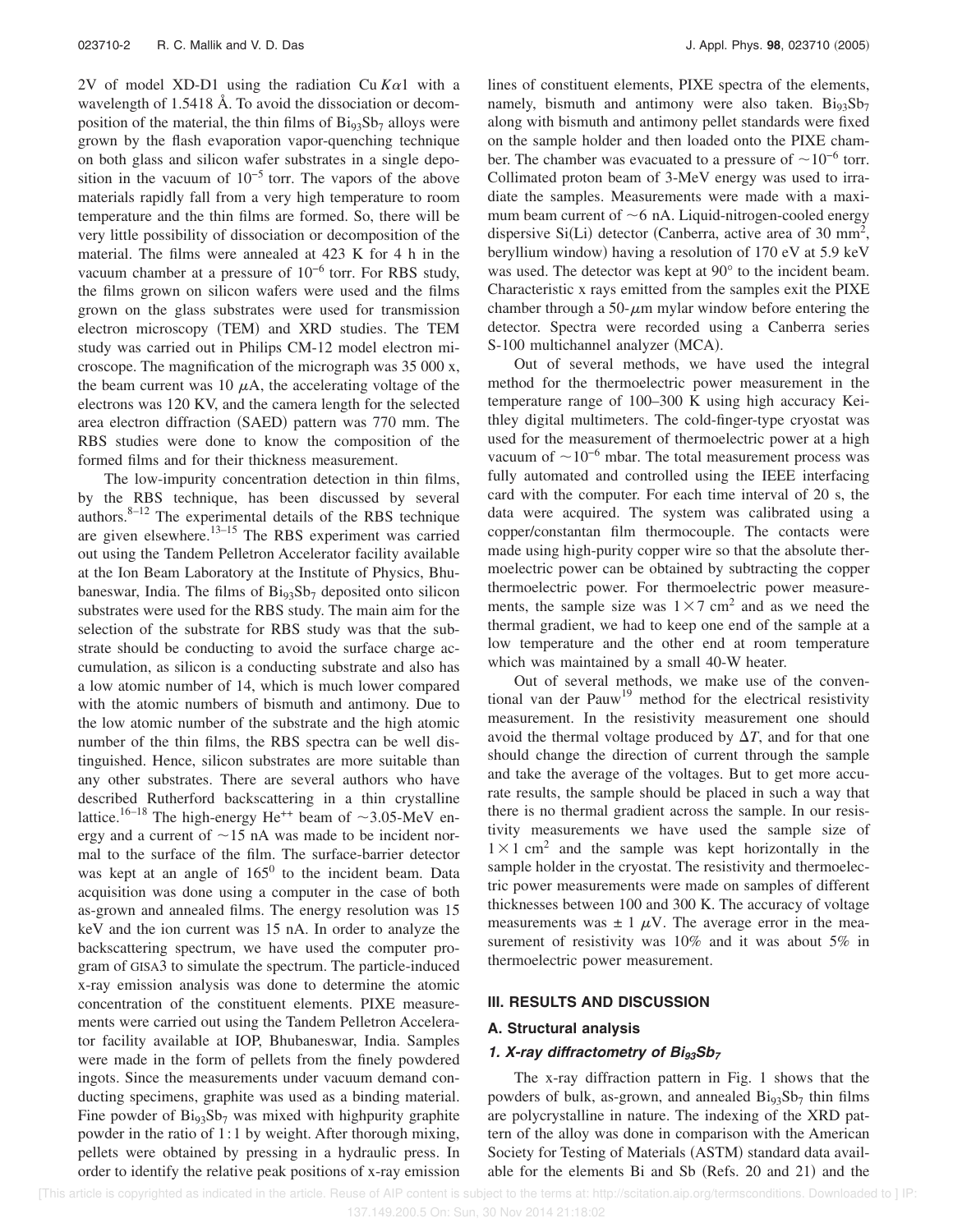

FIG. 1. XRD pattern of (a) bulk  $\text{Bi}_{93}\text{Sb}_7$  alloys, (b) as-grown, and (c) annealed films [intensity (arbitrary unit) vs  $2\theta$ ].

data of Devaux *et al.*<sup>21</sup> The comparison of the alloy  $d$  values with those of bismuth and antimony is shown in Table I. It can be seen that there is a reasonably good agreement of our observed *d* values with those of Devaux *et al.*<sup>21</sup> Bismuth and antimony *d*-value data of the elements are also given in the table for comparison.

### **2. Transmission electron microscopy** "**TEM**… **results**

The study of structure and surface morphology was carried out using TEM in both as-grown and annealed films grown on glass substrates. Here Figs.  $2(a)$  and  $2(b)$  show the electron micrograph and the SAED pattern inserted as inset of 100-nm thickness of as-grown and annealed films. It can be seen that there is an increase in grain size after annealing to more than double the as-grown film value due to annealing of the as-grown film. The measured average grain size of the as-grown film is  $\approx 23$  nm and that of the annealed film is

 $\approx$  55 nm. From the SAED pattern, we observe that after annealing, there are slightly larger number of diffraction lines, which are due to an increase in the size of the grains and removal of voids or point defect clusters, leading to stronger and detectable diffraction maxima. Missana *et al.*22,23 have shown that the interdiffusion between Bi and Sb layers occurs and they have reported that there are many voids present in their sample, which may be due to the lattice defect clusters and grain boundaries. We have also observed similar properties in homogeneous alloys of  $Bi_{88}Sb_{12}$ ,  $Bi_{80}Sb_{20}$ , and  $Bi_{85}Sb_{15}$  thin films. After annealing, these voids or lattice defect clusters decrease and there is an increase in grain size. From the thermoelectric application point of view, the polycrystalline material is better than the single-crystalline one and others because the device failure possibility is less.

## **B. Compositional analysis of Bi93Sb<sup>7</sup> 1. Analysis by PIXE**

The particle-induced x rays generated corresponding to the constituent elements of the compounds, namely, bismuth and antimony are indicated in the spectra. For both bismuth and antimony characteristic *L<sup>a</sup>*<sup>1</sup> x-ray emission lines are seen. There is no interference of x-ray emission lines. This is due to the fact that the elements bismuth and antimony do not lie close in the periodic table, and hence, the difference between their characteristic x-ray energies is greater than the resolution of the detector. The PIXE spectra analysis was performed using the GUPIX software. This simulation program gives a nonlinear least-square fitting of the experimental data along with the subsequent conversion of peak intensities into composition of the elements. The program requires experimental geometry, Si(Li) detector solid angle parameter, and other experimental conditions such as energy of the incident beam, current, and charge. Concentration of bismuth and antimony was estimated from the *L* x rays. The results are given in Table II.

TABLE I. XRD and TEM results of bulk  $Bi_{93}Sb_7$  as-grown, and annealed thin films.

|                | ASTM $d$ values $(A)$ |       |                         |           | ASTM $d$ values $(A)$     |           |                 | Observed d values of $\text{Bi}_{93}\text{Sb}_7$ (Å) |                                             |       |  |
|----------------|-----------------------|-------|-------------------------|-----------|---------------------------|-----------|-----------------|------------------------------------------------------|---------------------------------------------|-------|--|
|                | Bismuth               |       |                         | Antimony  |                           |           | Ref. 18<br>Bulk |                                                      | Thin film                                   |       |  |
| SL No.         |                       | hkl   | Intensity               | $d$ value | hkl                       | Intensity | $XRD$ d value   | $XRD$ d value                                        | SAED as-grown d value SAED annealed d value |       |  |
| 1              | 3.1430                | 003   | 9                       | 2.9862    | 003                       | 25        | 3.97            | 3.9376                                               |                                             | 3.924 |  |
| $\overline{c}$ | 2.975                 | 101   | 3                       | 2.8152    | [1 0 1]                   | 4         | 3.245           | 3.2748                                               | 3.226                                       | 3.232 |  |
| 3              | 2.609                 | 0 1 2 | 100                     | 2.4739    | [0 1 2]                   | 100       | 2.387           | 2.3528                                               |                                             |       |  |
| $\overline{4}$ | 1.901                 | 104   | 40                      | 1.7123    | [104]                     | 70        | 2.2892          | 2.2697                                               | 2.244                                       |       |  |
| 5              | 1.808                 | 110   | 41                      | 1.5349    | 110                       | 56        | 2.0405          | 2.0231                                               |                                             |       |  |
| 6              | 1.615                 | 0 1 5 | 8                       | 1.4943    | [0 1 5]                   | 12        | 1.9703          | 1.9686                                               |                                             |       |  |
| 7              | 1.572                 | 006   | $\overline{\mathbf{3}}$ | 1.4084    | 006                       | 35        | 1.8686          | 1.8693                                               | 1.843                                       | 1.843 |  |
| 8              | 1.567                 | 1 1 3 | 10                      | 1.2373    | $[2 0 2]$                 | 26        | 1.6379          | 1.6350                                               |                                             |       |  |
| 9              | 1.544                 | 021   |                         | 1.1768    | $\lceil 0\ 2\ 4 \rceil$   | 13        | 1.5595          | 1.5545                                               |                                             |       |  |
| 10             | 1.486                 | 202   | 23                      | 1.1434    | [1 0 7]                   | 12        | 1.4863          | 1.4827                                               |                                             |       |  |
| 11             | 1.304                 | 0 2 4 | 9                       | 1.1267    | [205]                     | 63        | 1.4369          | 1.4353                                               | 1.443                                       | 1.445 |  |
| 12             | 1.238                 | 107   | -6                      | 1.0885    | 1 1 6                     | 67        |                 | 1.3859                                               |                                             |       |  |
| 13             | 1.205                 | 205   | $\overline{2}$          | 1.0487    | $\lceil 1 \ 2 \ 2 \rceil$ | 30        |                 |                                                      |                                             |       |  |
| 14             | 1.186                 | 1 1 6 | 13                      | 1.0034    | [018]                     | 40        |                 |                                                      |                                             |       |  |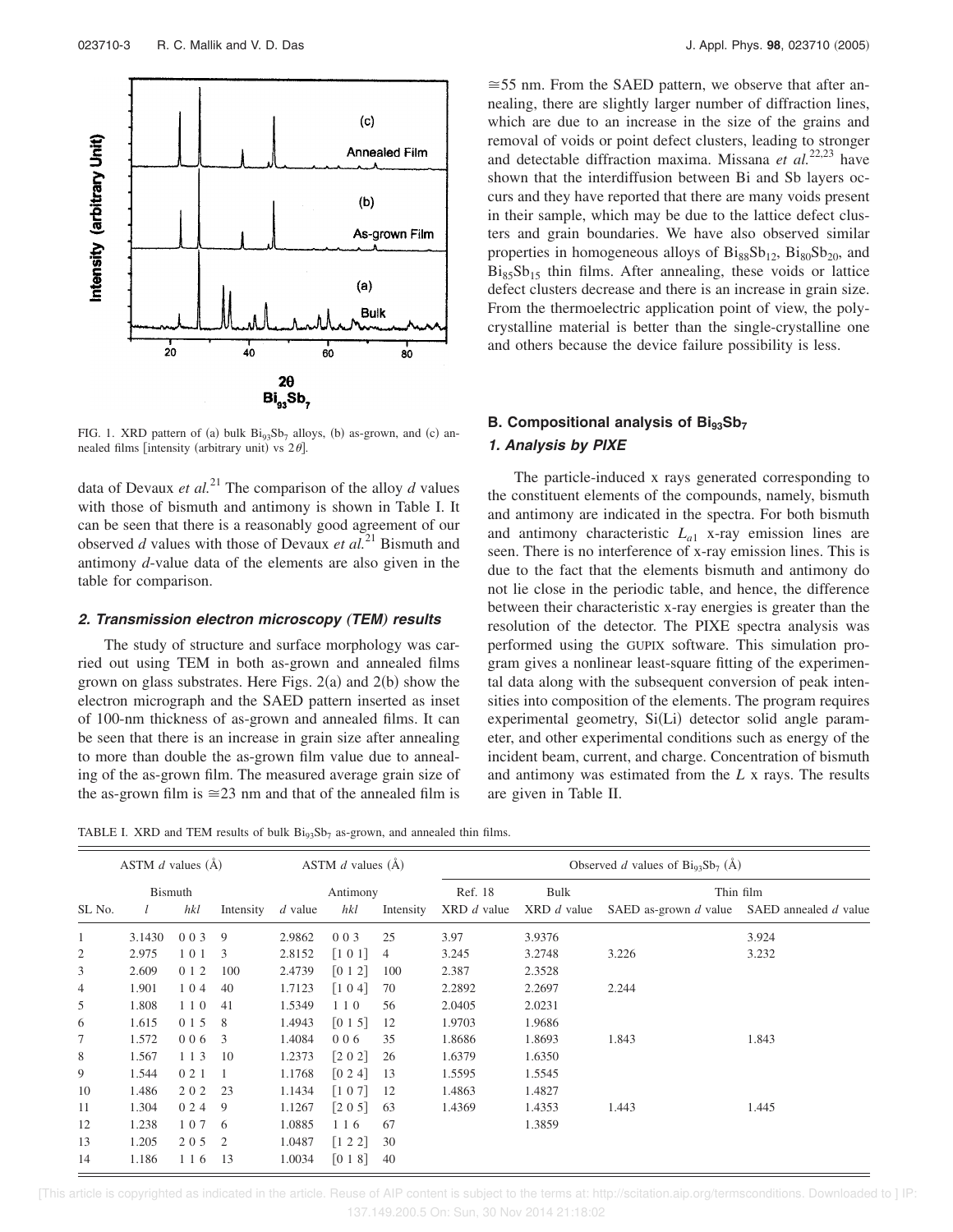



 $(b)$ 

FIG. 2. (a) and (b) TEM micrograph of as-grown film with selected area electron diffraction pattern of as-grown and annealed films.

### **2. Analysis by RBS**

Figures  $3(a)$  and  $3(b)$  show the typical RBS spectra of  $Bi_{93}Sb_7$  as-grown and annealed films grown on the silicon substrate at room temperature. The dotted curve corresponds to the experimental data and the continuous line is the simu-

TABLE II. The elemental composition and observed value from PIXE and RBS.

| Elements | Initial<br>composition | PIXE bulk<br>concentration<br>(%) | RBS as-grown RBS annealed<br>thin-film<br>concentration<br>(%) | thin-film<br>concentration<br>$(\%)$ |
|----------|------------------------|-----------------------------------|----------------------------------------------------------------|--------------------------------------|
| Bi       | 93                     | 92.98                             | 92.65                                                          | 92.65                                |
| Sh       |                        | 7.12                              | 07.35                                                          | 07.35                                |



FIG. 3. (Channel number vs yield) backscattering spectra of  $\text{Bi}_{93}\text{Sb}_7$  (a) as-grown and (b) annealed thin films grown onto silicon substrates.

lated fitting. The spectrum consists of two superimposed elemental yields of two atomic species present in  $\text{Bi}_{93}\text{Sb}_7$ . The highest channel number corresponds to the highest backscattered energy of He<sup>++</sup> ion from the heavier element bismuth and lighter antimony present in the compound. The edge occurring at a channel below 950 is due to the silicon substrate. The energy channel corresponding to bismuth is 1685 and antimony is 1587. The annealing effect was observed in RBS too. We have observed that after annealing, the grain size increases and the grains tend to orient in a preferred crystallographic direction. There may be a possibility of channeling and due to this, the RBS spectra can become broader. The result obtained from the RBS experiment is that the composition is intact in thin films too with minor variation and a slight decrease in Bi concentration and an increase in Sb concentration. The thickness measured *in situ* is comparable to the thickness obtained by the RBS simulation within an error of  $\pm$  30 Å (3 nm). Details of the composition and thickness measurements are given in Table II.

### **C. Electrical resistivity data analysis**

Figures  $4(a)$  and  $4(b)$  show the electrical resistivity of as-grown and annealed films as a function of the inverse of film thickness at different temperatures. The electrical resistivity measurements were made on as-grown and annealed films in the temperature range of 100–300 K using the van der Pauw method. It is found that the resistivity of as-grown films is more than that of the annealed films. This is because of the annealing effect. On annealing, the defects, especially point defect clusters, will be reduced and also there will be a grain-size increase, thereby reducing the grain-boundary area. Both of these contribute to a decrease in charge-carrier scattering.

### **D. Thermoelectric power data analysis**

Thermoelectric power measurements on the as-grown as well as annealed films show that the material is *n* type, as the thermoelectric power is negative. Figures  $5(a)$  and  $5(b)$  show the thermoelectric power versus inverse of film thickness

 [This article is copyrighted as indicated in the article. Reuse of AIP content is subject to the terms at: http://scitation.aip.org/termsconditions. Downloaded to ] IP: 137.149.200.5 On: Sun, 30 Nov 2014 21:18:02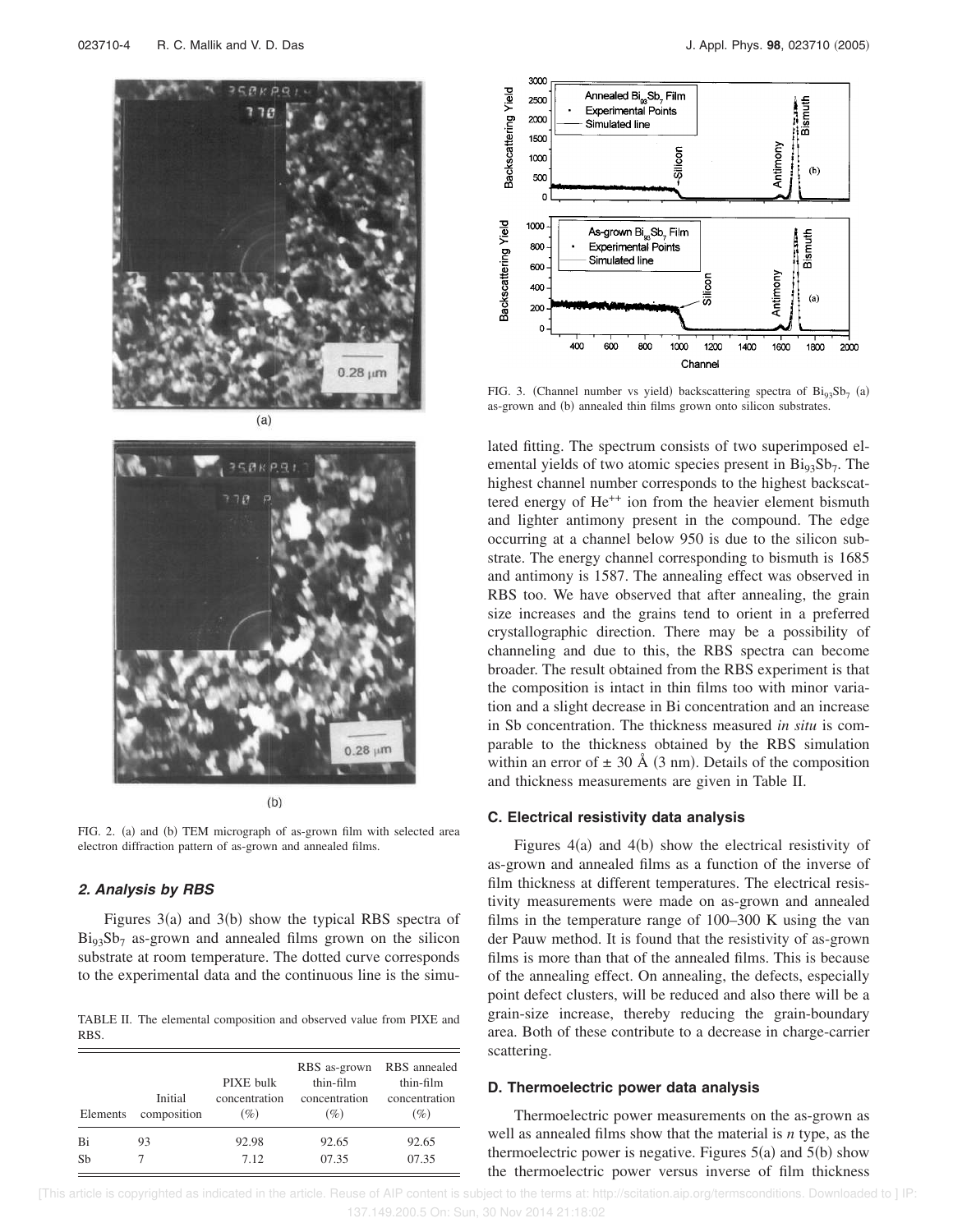

FIG. 4. (a) and (b) Resistivity vs inverse of film thickness for  $(Bi_{93}Sb_7)$ as-grown and annealed films.

plots of as-grown and annealed films at different temperatures. As seen in Figs.  $5(a)$  and  $5(b)$ , there is an increase in the absolute value of thermoelectric power (which is negative) with an increase in film thickness, as expected. The thermoelectric power increases after annealing the sample also, which can be seen by a careful comparison of thermoelectric power values of Figs.  $5(a)$  and  $5(b)$  for a film of particular thickness at a particular temperature. The above result is anticipated because this increase is due to the increase in the grain size of the films upon annealing. The thermoelectric power of the films was calculated from the measured thermal emf values by the least-squares error analysis using spline functions. It can also be seen that both in as-grown films and annealed films, as the temperature increases the absolute value of thermoelectric power (which is negative) increases.

### **E. Calculation of power factor and scattering index parameter from thermoelectric power and resistivity data**

To determine the power factor and scattering index parameter, a number of theories<sup>24–26</sup> have been suggested. Tellier and co-workers $^{24,25}$  have suggested a simple model for electrical resistivity and thermoelectric power as a function of thickness. We are interested to know the nature of scatter-



FIG. 5. (a) and (b) Thermoelectric power vs inverse of film thickness for  $\left(Bi_{93}Sb_7\right)$  as-grown and annealed films.

ing that occurs in  $\text{Bi}_{93}\text{Sb}_7$  thin films which influences the figure of merit *Z* which is defined as  $S^2 \sigma/K$ , where *S* is the thermoelectric power,  $\sigma$  is the electrical conductivity, and *K* is the thermal conductivity. The figure of merit *Z* depends on the scattering mechanism occurring in the thin films as is described elsewhere. $^{27}$ 

Now the position of the Fermi level in a material depends on the concentration of charge carriers which in turn depends on the impurities in the material. *Z* varies from one material to another material depending on the electron-hole concentration and impurities and defects. The optimum position of the Fermi level is found by setting  $\left(\frac{dz}{d\eta}\right) = 0$ , so *Z* will be taking the form

$$
\eta + 4\left(\frac{5}{2} + \lambda\right)\frac{k^2}{e}\text{FGT} \exp \eta = \frac{1}{2} + \lambda. \tag{1}
$$

In semiconducting materials, the lattice component of thermal conductivity is greater than the electronic component. Due to this reason, the second term on the left-hand side of the above equation is negligible. So  $\eta = (1/2 + \lambda)$ . The value of  $\lambda$  will give information about the nature of scattering occurring in the thin films.  $\lambda$  value lies between  $-1/2$  and 3/2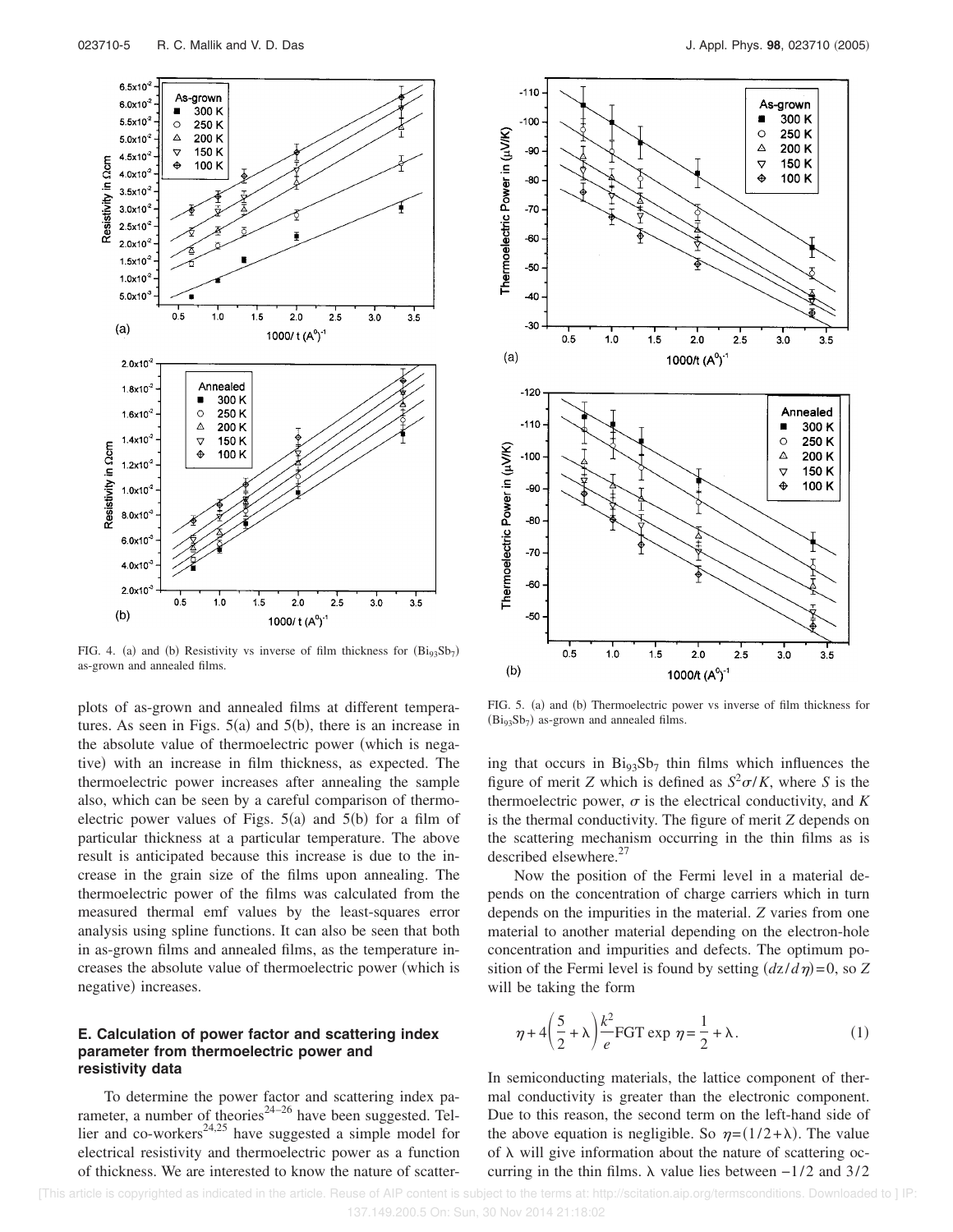TABLE III. The physical parameters [hypothetical bulk resistivity  $(\rho_g)$ , Seeblack coefficient  $(S_g)$ , mean free path  $(l_g)$ , energy-dependent term  $U_g$ , and Fermi energy  $(E_F)$  observed from the analysis of TEP and resistivity data of  $\text{Bi}_{93}\text{Sb}_7$  (a) as-grown films and (b) annealed films.

| Temperature $(K)$ | $\rho_{\rho}(\Omega \text{ cm})$ | $S_{\rho}(\mu V/K)$    | $l_{\rm g}(\AA)$   | $U_{\varrho}$           | $E_F$ (meV) |
|-------------------|----------------------------------|------------------------|--------------------|-------------------------|-------------|
| 100               | 0.022 02                         | $-83.1$                | 3814               | $-1.25 \times 10^{-4}$  | 29.322 67   |
| 150               | 0.0155                           | $-91.8$                | 3566               | $-1.38 \times 10^{-4}$  | 39.820 27   |
| 200               | 0.0108                           | $-97.18$               | 3234               | $1.438 \times 10^{-4}$  | 50.1471     |
| 250               | 0.008 35                         | $-107$                 | 2277               | $1.978 \times 10^{-4}$  | 56.747 51   |
| 300               | $6 \times 10^{-4}$               | $-117$                 | 1480               | $2.75 \times 10^{-4}$   | 62.50675    |
| Temperature $(K)$ | $\rho_{\rm o}(\Omega \, \rm cm)$ | $S_{\varphi}(\mu V/K)$ | $l_{\varrho}(\AA)$ | $U_{\rm g}$             | $E_f$ (meV) |
|                   |                                  |                        |                    |                         |             |
| 100               | 0.0633                           | $-99$                  | 6000               | $-8.624 \times 10^{-5}$ | 24.59586    |
| 150               | 0.061 07                         | $-103$                 | 5400               | $-9.01 \times 10^{-5}$  | 35.38243    |
| 200               | 0.558                            | $-106.5$               | 4200               | $-1.047 \times 10^{-4}$ | 45.98573    |
| 250               | 0.0484                           | $-122$                 | 3300               | $-1.362 \times 10^{-4}$ | 49.944 63   |
| 300               | 0.040 73                         | $-129$                 | 2300               | $-1.804 \times 10^{-4}$ | 56.682 14   |

and thus the value of  $\eta$  should lie between 0 and 2.

In order to determine the value of  $\lambda$ , we have applied the classical size effect theory of thin films. According to the effective mean-free-path model of the classical size effect theory of Tellier and co-workers<sup>24,25</sup> we have for the thermoelectric power  $S_F$  and the electrical resistivity  $\rho_F$  of the films the expressions

$$
\rho_F = \rho_g \left[ 1 + \frac{3}{8} (1 - P) \frac{lg}{t} \right],\tag{2}
$$

and

$$
S_F = S_G \left[ 1 - \frac{3}{8} (1 - P) \left( \frac{U_g}{1 + U_g} \right) \frac{lg}{t} \right],
$$
 (3)

where  $S_g$  and  $\rho_g$  are thermoelectric power and electrical resistivity of the infinite thickness film, i.e., the bulk material having the same microstructure as of the thin films being studied, *t* is the thickness, *p* is the specularity parameter, and  $l_g$  is the mean free path in the filmlike bulk. These equations are valid for films of thicknesses  $t \sim l_g$ ,

$$
U_g = (d \ln[l_g])/(d \ln[E]) \text{ at } E = E_F,
$$
\n<sup>(4)</sup>

where  $E_F$  is the Fermi energy. It is clear from Eqs. (2) and (3) that plots of  $\rho_F$  and  $S_F$  against  $1/t$  will be linear as observed, and the intercepts on the *y* axis (resistivity or thermoelectric power axis, respectively) will give  $\rho_g$  and  $S_g$ , respectively. From Figs. 5(a) and 5(b) we get the  $S_g$  value of the filmlike bulk material at different temperatures before and after annealing the films. From Figs.  $4(a)$  and  $4(b)$  we get the  $\rho_{g}$  value of the filmlike bulk material at different temperatures before and after annealing the films. From the slopes of the different straight-line plots (at different temperatures) of Fig. 4(a) and 4(b), we have calculated the  $l_g$ values, as the slope is equal to  $\frac{3}{8}(1-P)(l_g)(\rho_g)$ . We have also calculated the  $U_g$  values from the slopes of straight-line plots of Figs.  $5(a)$  and  $5(b)$  at different temperatures by equating the slope to  $\frac{3}{8}(1-P)(U_g/(1+U_g))(S_G)(I_g)$ .

Tables  $III(a)$  and  $III(b)$  show the various parameters calculated from the experimental data. It can be seen from both plots in Figs.  $4(a)$ ,  $4(b)$ ,  $5(a)$ , and  $5(b)$  and Tables III $(a)$  and

III(b) that as the film thickness increases, the resistivity decreases (for a particular temperature) and as the temperature increases also resistivity decreases (for a particular film thickness). The calculated mean-free-path value decreases with an increase in temperature both for as-grown and annealed films, as is expected.

Jain and Verma<sup>28,29</sup> have developed a size effect theory considering that the relaxation time is not a constant but a function of energy of the carriers. They assumed that the relaxation time  $\tau$  varies as some power  $\lambda$  of the energy of the carriers  $E$  and wrote the relaxation time  $\tau$  as a function of the energy of the carriers, *E* as  $\tau = aE^{\lambda}$ , where *a* and  $\lambda$  are constants. The value of the index parameter  $\lambda$  depends upon the scattering processes predominant in the films, as the energy dependences of the relaxation time will be different for different scattering processes. They obtained expressions for the size dependence of electrical conductivity  $\sigma_F$  and thermoelectric power  $S_F$  as expressions in terms of reduced thickness  $K_g$  and scattering parameter which are given elsewhere<sup>28,29</sup> where  $K_g = t/l_g$  is the thickness measured in the units of the mean free path  $l_g$  and  $p$  is the specularity parameter giving the fraction of the carriers that are scattered specularly from the surfaces, and takes values between 1 and 0.  $\lambda$  is the energy power index defined earlier.  $\theta$  is the angular position variable.

If we assume that all the carriers are diffusely scattered from the film surfaces, then we have  $p=0$ . Then, the equations for thermoelectric power  $S_F$  and conductivity  $\sigma_F$  reduce to

$$
\frac{S_F}{S_g} = 1 - \frac{(\lambda + 1/2)K_g}{(\lambda + 3/2)} \left(\frac{\partial F}{\partial K_g}\right) p = 0,
$$
\n(5)

$$
\frac{\sigma_F}{\sigma_g} = 1 - \frac{(\lambda + 1/2)K_g}{(\lambda + 3/2)} \left(\frac{\partial F}{\partial K_g}\right) p = 0.
$$
\n(6)

Thus, it is seen that the variation of the thermoelectric power ratio  $(S_F/S_g)$  with the reduced thickness  $K = t/l_g$  is a function of  $\lambda$ , the scattering parameter. Using the above equation, plots of  $S_F/S_g$  against  $t/l_g$  can be drawn for different values of the scattering index  $\lambda$ . Using the value of  $l_g$ , the ratio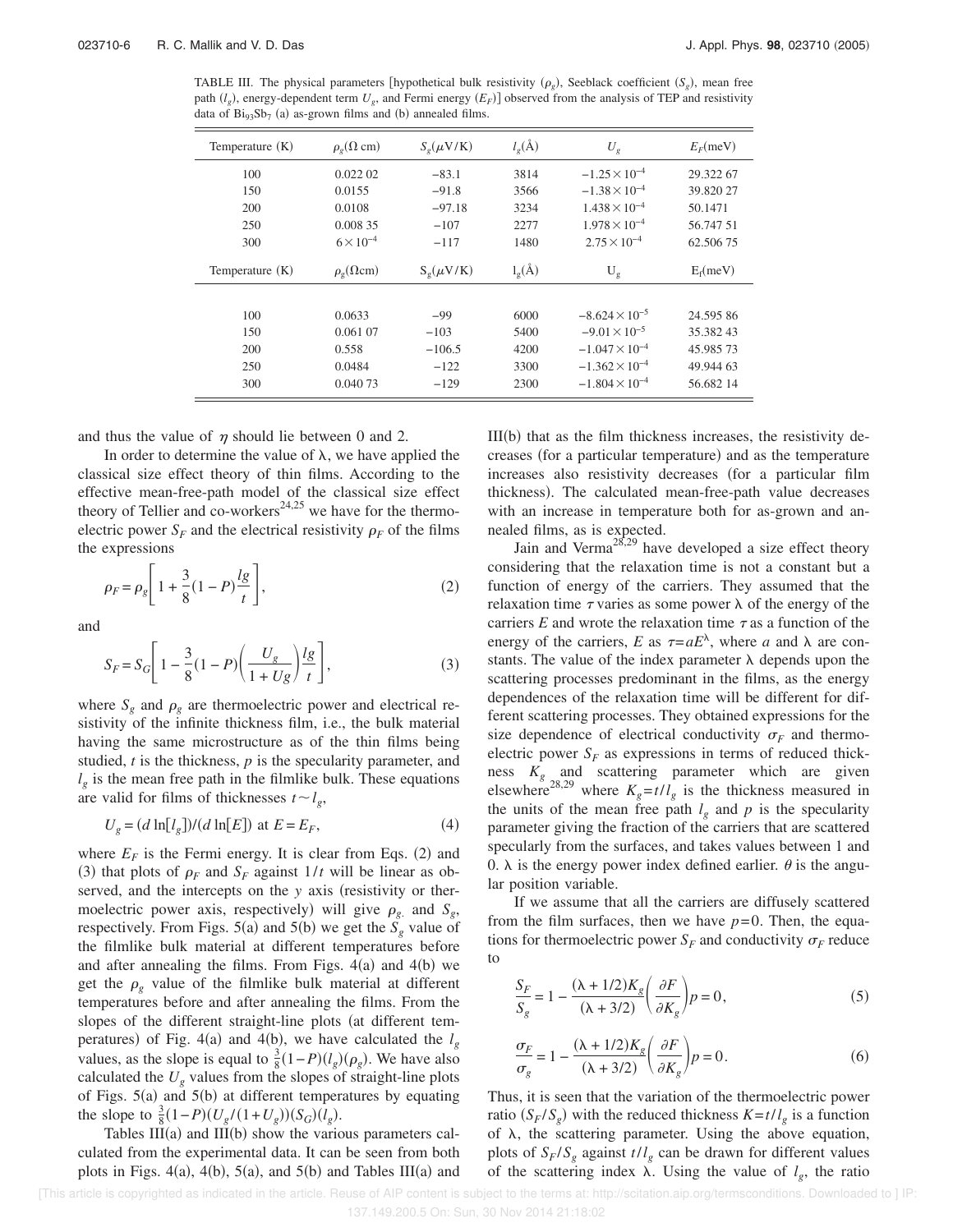

FIG. 6. (a) and (b) Thermoelectric power of thin films  $(S_F)$  / thermoelectric power of bulk material  $(S_g)$  vs thickness  $(t)/$  mean-free-path  $(l_g)$  theoretical plots and data points for  $(Bi_{93}Sb_7)$  as-grown and annealed thin films.

 $K = t/l<sub>g</sub>$  can be determined, and hence, experimental data points of  $S_F/S_g$  against  $t/l_g$  can be plotted and compared with the plots according to the above equation. Hence, the value of the scattering index parameter  $\lambda$  can be evaluated.

Figures 6(a) and 6(b) show the plots of  $S_F/S_g$  against  $t/l<sub>g</sub>$  for different temperatures. The  $\lambda$  value lies between –0.4 and −0.1 for as-grown films and −0.5 and −0.4 mostly for annealed films for all other temperatures except for the data at 100 K for which they lie close to  $\lambda = -0.3$ . Thus, from this analysis it is found that the scattering is not purely lattice scattering as for lattice scattering  $\lambda$  value will be −0.5. It is also seen from Figs.  $6(a)$  and  $6(b)$  that upon annealing the films, because most of the defects are annealed out, the scattering approaches predominantly lattice scattering, as the data points crowd around between the curves for  $\lambda = -0.5$  and  $-0.4$  at higher temperatures (except at 100 K where they are close to  $\lambda = -0.3$ ). The  $\lambda$  value at 100 K of -0.3 indicates that there is more of impurity or defect scattering at the lower temperature of 100 K compared to that at higher temperatures. This is understandable as, at low temperatures defect or impurity scatterings become pronounced.

The thermoelectric power factor  $S^2 \sigma$  was calculated at different temperatures from the measured thermoelectric



FIG. 7. (a) and (b) Temperature vs thermoelectric power factor of  $(Bi_{93}Sb_7)$ as-grown and annealed thin films.

power and electrical conductivity values. The plots of  $S^2 \sigma$ versus temperature for different film thicknesses are shown in Figs.  $7(a)$  and  $7(b)$ . It is seen from the figures that the thermoelectric power factor is a function of film thickness and temperature and is also influenced by annealing. It increases both as the film thickness increases and as the temperature increases. Also, annealing of the films causes an increase in the power factor of a film of given thickness at a given temperature.

These values obtained by us for  $\text{Bi}_{93}\text{S}_{7}$  alloy thin films have been compared with the previous reported values for Bi–Se–Te and  $Bi<sub>2</sub>Te<sub>3</sub>$  materials. For example, at 300 K, for a film of 1250- $\AA$  thickness, our  $S^2\sigma$  values are  $2.5\times10^{-4}$  W/K<sup>2</sup> cm before annealing and  $3.5 \times 10^{-4}$  W/K<sup>2</sup> cm after annealing. After annealing the value was only  $0.8 \times 10^{-6}$  W/K<sup>2</sup> cm for Bi–Se–Te films,<sup>30,31</sup> which is two orders of magnitude less. When compared to the results of  $Bi_2Te_3$  of Zou *et al.*<sup>32</sup> too, our  $Bi_{93}Sb_7$  alloy values are also better than those obtained in their work, but are only higher by about one order (their maximum values of  $1.8 \times 10^{-5}$  and  $4.0 \times 10^{-5}$  W/K<sup>2</sup> cm for *p*- and *n*-type  $Bi<sub>2</sub>Te<sub>3</sub>$ , respectively). Thus, our power factor values are more than 100 times larger in comparison with those of Refs.